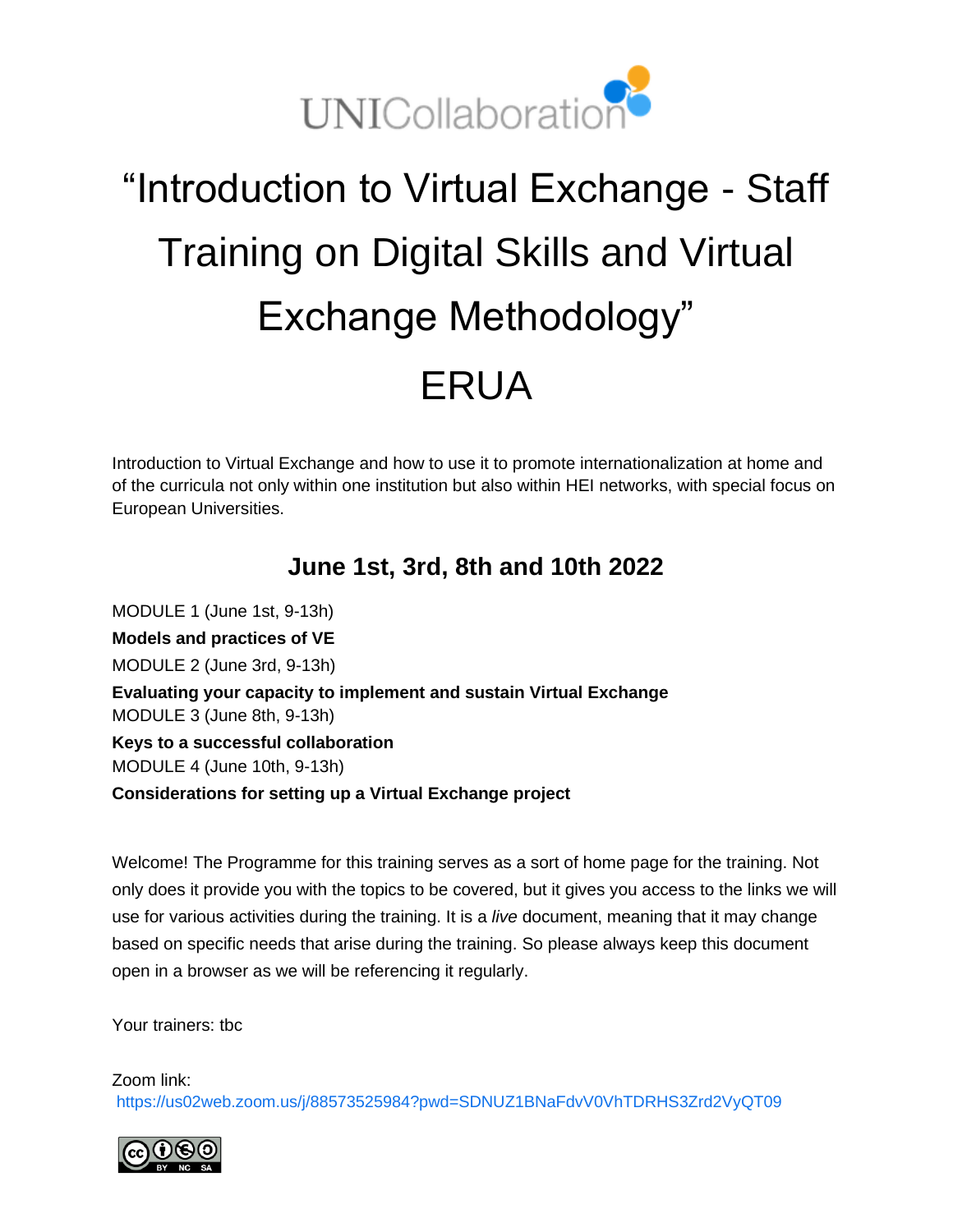

**Module 1 (Wednesday June 1st - 9-13h CEST)** Lorenza Bacino and Ana Beaven **Models and Practices of VE**

| <b>Activity</b>                                                                                                                                              | <b>Time</b>                                      | <b>Type</b>                                                                                                                          | <b>Tool</b>           |
|--------------------------------------------------------------------------------------------------------------------------------------------------------------|--------------------------------------------------|--------------------------------------------------------------------------------------------------------------------------------------|-----------------------|
| Icebreaker                                                                                                                                                   | $9: -00 - 9:20$                                  | Plenary                                                                                                                              | Zoom                  |
| Introductions                                                                                                                                                | $9:20-9:40$                                      | Plenary                                                                                                                              | Padlet                |
| What is laH?                                                                                                                                                 | 9:40-9:50                                        | Recap of webinar<br>presentation                                                                                                     | Google Slides         |
| What are the aims of<br>internationalization at<br>home in your specific<br>context (your institution<br>and your alliance) and how<br>can they be achieved? | 9:50-10:20<br>(BR)<br>10:20 - 10:30<br>(debrief) | Group work<br>and debrief in plenary                                                                                                 | <b>Breakout rooms</b> |
| Coffee break                                                                                                                                                 | 10.30-10.45                                      |                                                                                                                                      |                       |
| What is VE?<br>A VE project in Business<br><b>Studies</b>                                                                                                    | 10:45-11:00<br>11:00-11:20                       | Recap of webinar<br>presentation<br>External speakers Dr<br>Rita Koris and Dr<br>Jean-Francois<br>Vuylsteke (Hungary<br>and Belgium) |                       |
| Student testimonial                                                                                                                                          | 11:20-11:30<br>11:30-11:45                       | Q&A after both talks                                                                                                                 |                       |

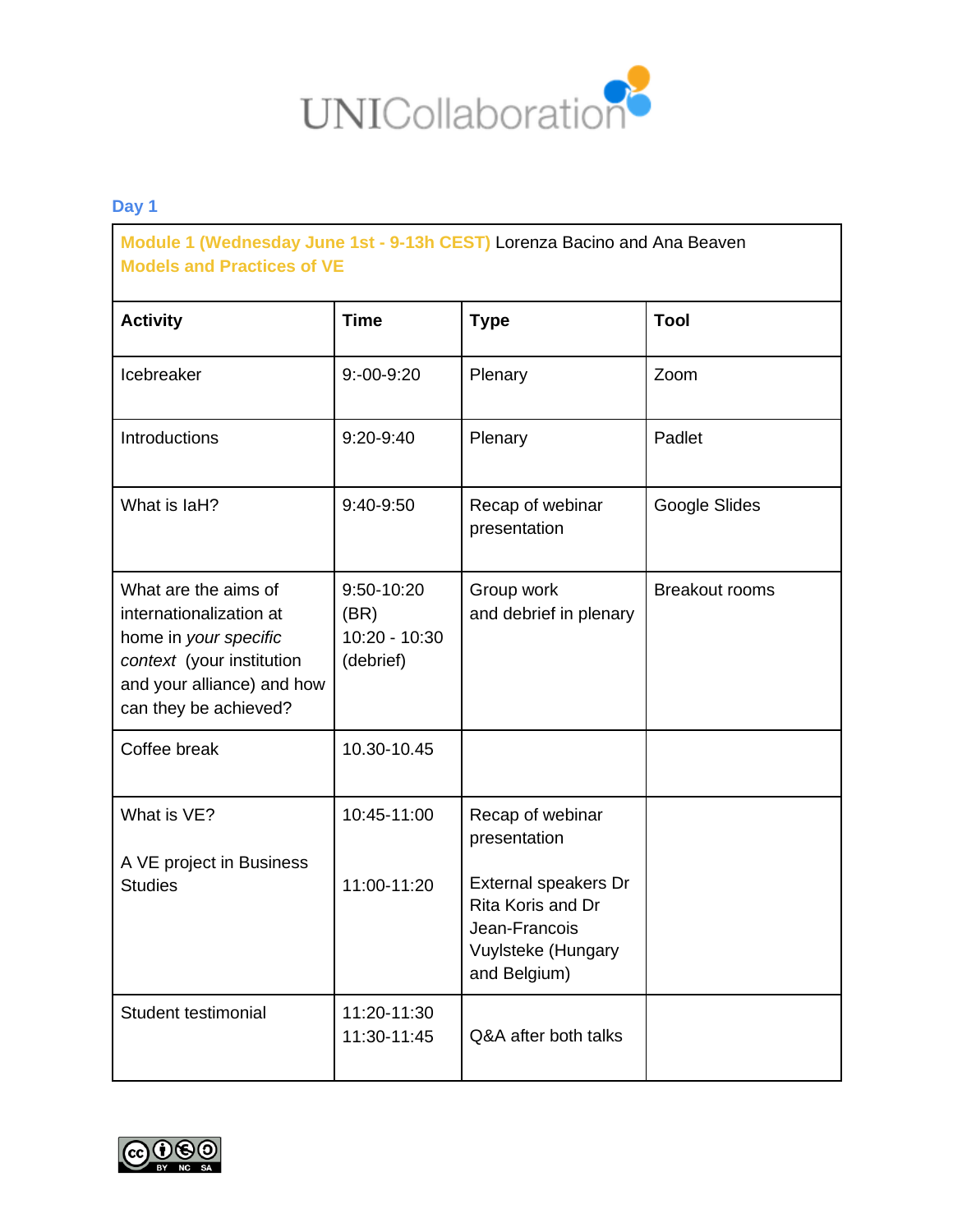

| <b>Exploring VE projects</b>    | 11:45-12:15 | Small groups | Zoom & .pdfs |
|---------------------------------|-------------|--------------|--------------|
| Debrief and final<br>discussion | 12:15-13:00 | plenary      |              |

| MODULE 2 (Friday June 3rd, 9:00-13:00 Lorenza Bacino and Sarah Guth<br><b>Evaluating your capacity to implement and sustain Virtual Exchange</b> |             |                     |                                                       |
|--------------------------------------------------------------------------------------------------------------------------------------------------|-------------|---------------------|-------------------------------------------------------|
| Debrief from Day 1                                                                                                                               | 9:00-9:15   | Whole group         | Zoom                                                  |
| <b>Facilitated Dialogue</b>                                                                                                                      | 9:15-10:00  | <b>Whole Group</b>  | Zoom & Google Sheets                                  |
| Virtual Exchange Strategy                                                                                                                        | 10:00-11:00 |                     |                                                       |
| <b>Coffee Break</b>                                                                                                                              | 11:00-11:15 |                     |                                                       |
| Pros & Cons of implementing<br>different models of VE                                                                                            | 11:15-11:50 | <b>Small Groups</b> | Zoom & Worksheet 1<br>Opportunities and<br>Challenges |
| Debrief on small group<br>activity                                                                                                               | 11:50-13:00 | Whole group         | Zoom                                                  |

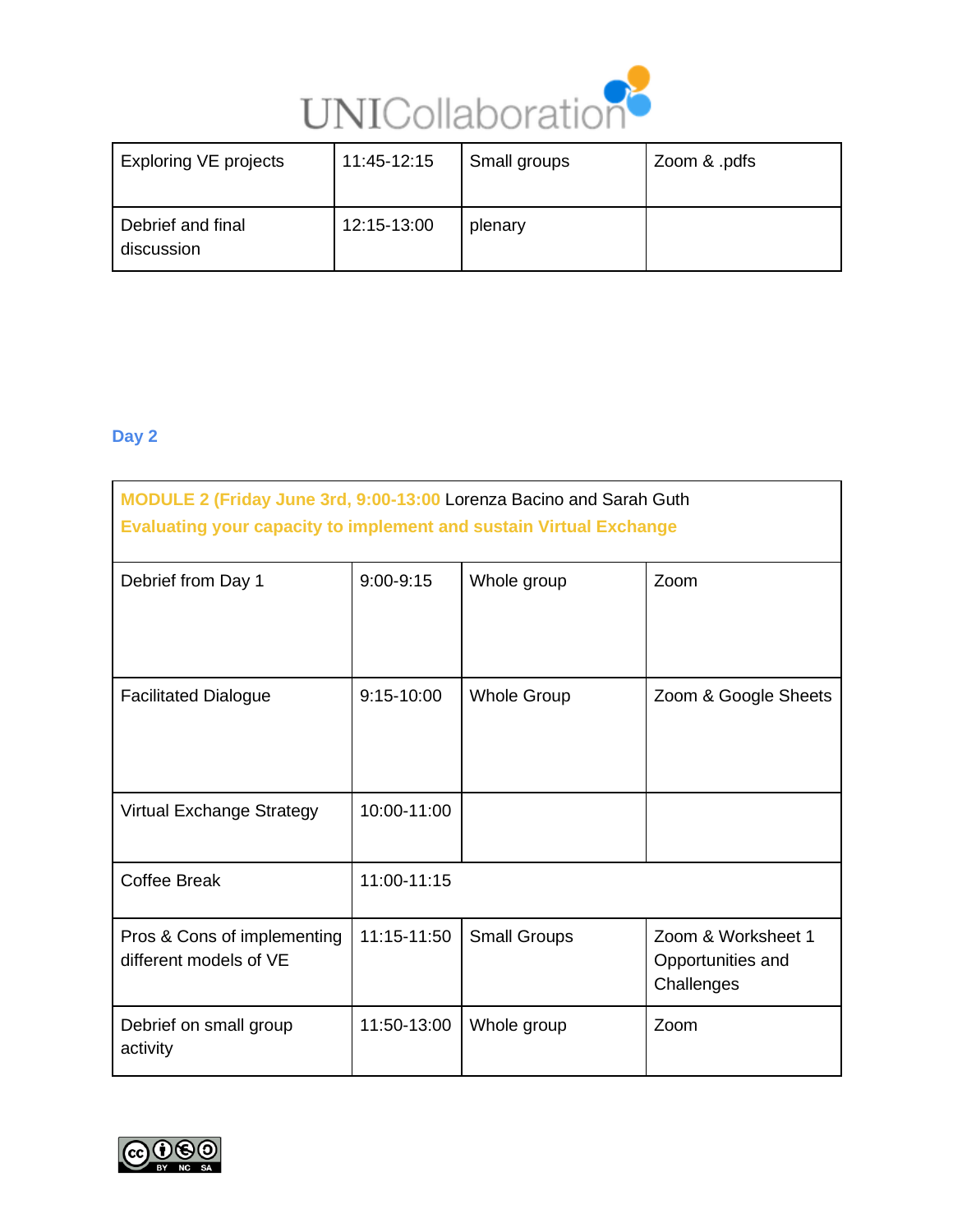

**MODULE 3 (Wednesday June 8th 2022 - 9-13h)** Ana Beaven and Sara Pittarello **Keys to a successful collaboration**

| Activity                                | Time          | <b>Type</b>                | Tool                                                |
|-----------------------------------------|---------------|----------------------------|-----------------------------------------------------|
| Debrief from Days 1 & 2                 | $9:00 - 9:30$ | <b>Whole Group</b>         | Zoom & Jamboard                                     |
| Keys to successful VE<br>implementation | 9:30-10:35    | <b>Whole Group</b>         | Zoom & Google Slides                                |
| Your ideas so far?                      | 10:35-11:00   | Break out rooms            | Zoom & Google Docs<br>Worksheet 2 Your Ideas        |
| Coffee break                            | 11:00-11:15   | Optional online or offline |                                                     |
| What it means to be a good<br>partner   | 11:15-11:35   | <b>Small Groups</b>        | Zoom & Google Docs<br><b>Worksheet 3 Partnering</b> |
| Debrief on small group activity         | 11:35-12:00   | <b>Whole Group</b>         | Zoom                                                |
| Assessment and recognition              | 12:00-13:00   | <b>Whole Group</b>         | Google slides                                       |

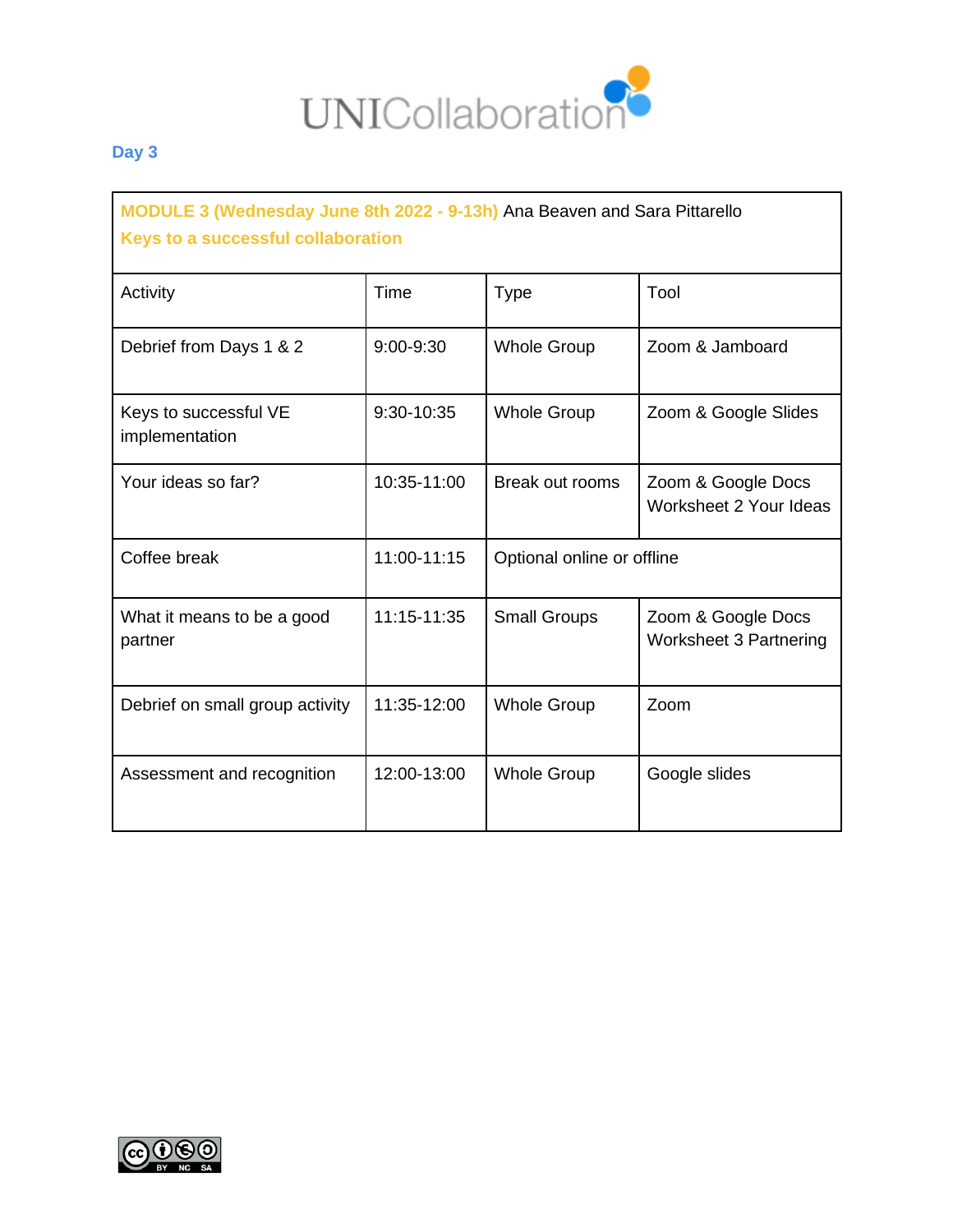

### **MODULE 4 (Friday June 10th, 9-13:00)** Sarah Guth and Sara Pittarello **Considerations for setting up a Virtual Exchange project**

| Activity                                                                     | Time        | <b>Type</b>                         | Tool                                                       |
|------------------------------------------------------------------------------|-------------|-------------------------------------|------------------------------------------------------------|
| Potential scenarios for Virtual<br>Exchange integration and<br>accreditation | 9:00-9:50   | <b>Whole Group</b>                  | Zoom & Google<br><b>Sheets</b>                             |
| Stakeholder analysis                                                         | 9:50-10:20  | <b>Small Groups</b>                 | Zoom & Google Docs<br>Worksheet 4 -<br><b>Stakeholders</b> |
| <b>Technological Issues</b><br><b>Teresa Mackinnon</b>                       | 10:20-11:15 | <b>Whole Group</b>                  | Zoom, Jamboard &<br>Google Slides Tool<br>parade resource  |
| <b>Coffee Break</b>                                                          | 11:15-11:30 |                                     |                                                            |
| Considerations for setting up a<br>Virtual Exchange                          | 11:30-12:00 |                                     | Google Docs<br>Worksheet 5 - setting<br>up a VE            |
| Debrief on small group activity                                              | 12:00-12:45 | <b>Whole Group</b>                  |                                                            |
| Wrap-up                                                                      | 12:45-13.00 | <b>Whole Group</b>                  | Zoom                                                       |
| Surveymonkey                                                                 |             | Please fill out our<br>short survey | Evaluation                                                 |